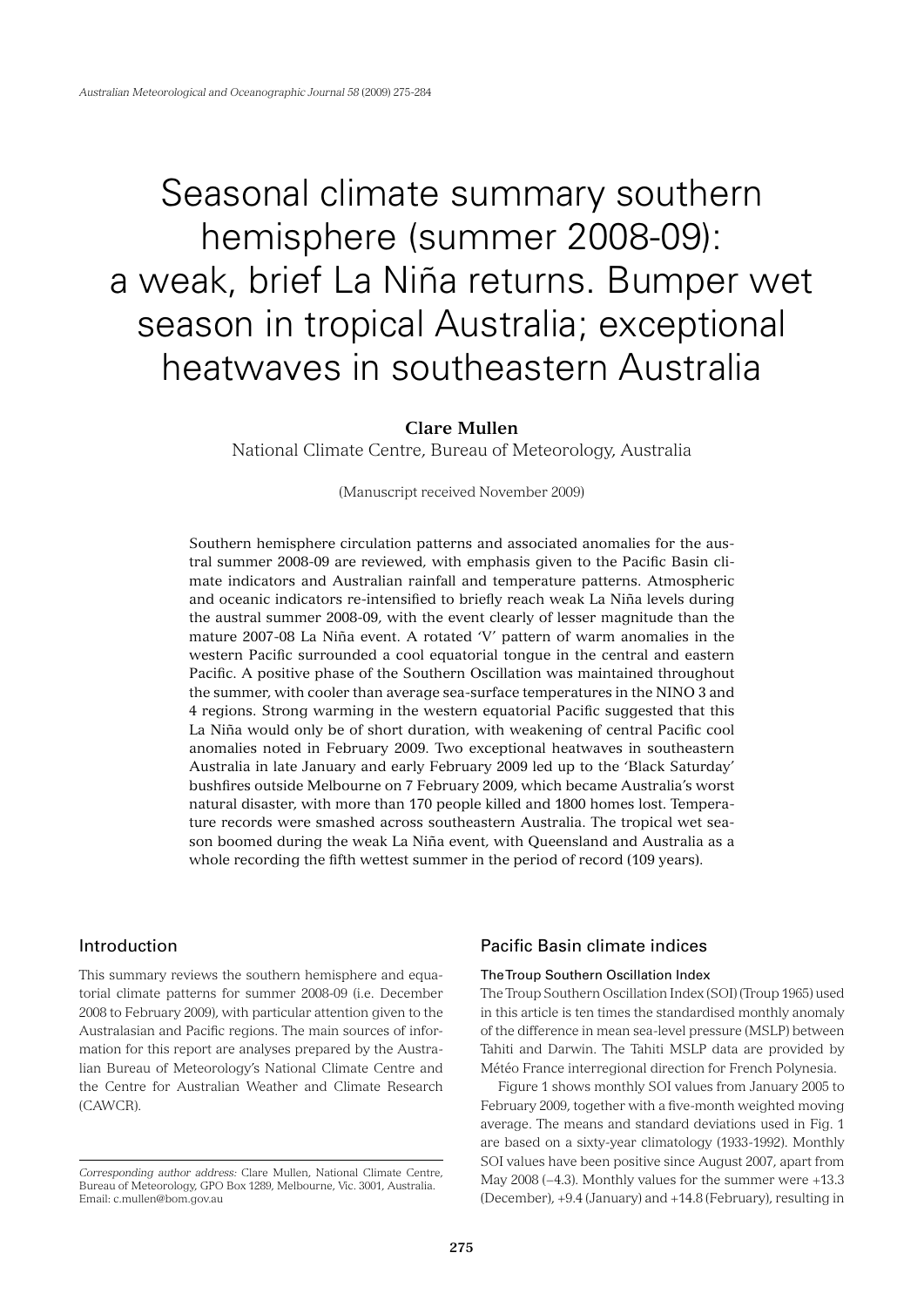Fig. 1 Southern Oscillation Index, from January 2005 to February 2009, together with a five-month binomially weighted moving average. Means and standard deviations used in the computation of the SOI are based on the period 1933-1992.



a seasonal average of +12.5. These values, together with the values of the preceding spring (Qi 2009), indicated a definite positive phase of the Southern Oscillation.

The positive SOI values were largely the result of continuing above average MSLP at Tahiti since mid-July 2008. Daily Tahiti MSLP values (not shown) dipped briefly below climatology in early January and late February. Daily Darwin MSLP values fluctuated each month, and were generally below climatology for most of the season. The monthly MSLP anomalies1 at Darwin were −0.9, −0.4 and −1.3 hPa for December, January and February, respectively; at Tahiti, the monthly anomalies were +1.7, +1.5 and +1.8 hPa, respectively.

A composite monthly El Niño–Southern Oscillation (ENSO) index, calculated as the standardised amplitude of the first principal component<sup>2</sup> of monthly  $MSLP<sup>3</sup>$  at Darwin and Tahiti, and monthly NINO3, NINO3.4 and NINO4 sea-surface temperatures (SSTs)<sup>4</sup> (Kuleshov et al. 2008), was consistent with the SOI during the summer, and remained negative from May 2007 to February 2009 (see Fig. 2), except for July 2008 (+0.03). Monthly values of the index during the summer were −0.83 (December), −0.84 (January) and −1.01 (February), respectively. These values were rather weaker than those of the previous austral summer during the established La Niña event of 2007-08 (Wheeler 2008).

The December-January and January-February values of the Climate Diagnostics Center (CDC) bi-monthly Multivariate ENSO Index (MEI<sup>5</sup>; Wolter and Timlin 1993, 1998) were





−0.695 and −0.725, respectively. The MEI continued with consistently negative values from July-August 2008 after the end of the 2007-08 La Niña. The consistent information from the SOI, the composite ENSO index and the MEI reinforced the return to a weak La Niña state during the austral summer 2008-09, with the event being clearly weaker and shorter than the established 2007-08 La Niña event.

#### Outgoing long-wave radiation

The Climate Prediction Center, Washington, computes a standardised monthly anomaly $6$  of outgoing long-wave radiation (OLR) for an equatorial region ranging from 5°S to 5°N and 160°E to 160°W (not shown). Tropical deep convection in this region is particularly sensitive to changes in the phase of the Southern Oscillation. During El Niño events, convection is generally enhanced near the date-line, resulting in a reduction in OLR. This reduction is due to the lower effective black-body temperature and is associated with increased high cloud and deep convection. The reverse applies in La Niña events, with less convection in the vicinity of the date-line (and consequently, positive anomalous OLR). Standardised monthly values for the season were +2.3 (December), +1.8 (January) and +1.7 (February). Consistent with the development of a weak La Niña, these OLR anomalies indicate reduced convection around the equatorial date-line region, peaking in December 2008.

Figure 3 shows the seasonal OLR anomalies for the Asia-Pacific region between 40°N and 40°S. Positive anomalies were found over the equatorial Pacific, extending from east of Papua New Guinea out to the date-line. Maximum OLR anomaly values just west of the date-line increased from spring 2008 (24.4 W m<sup>-2</sup>) to summer (38.9 W m<sup>-2</sup>), with monthly val-

 $^{\rm 1}$  Anomalies calculated with respect to the 1933-1992 period used in the SOI calculation.

SOI calculation. 2 The principal component analysis and standardisation of this ENSO index

is performed over the period 1950-1999. 3 Obtained from http://www.bom.gov.au/climate/current/soihtm1.shtml. As with the SOI calculation, the Tahiti MSLP data are provided by Météo

France interregional direction for French Polynesia. <sup>4</sup> Obtained from ftp://ftp.cpc.ncep.noaa.gov/wd52dg/data/indices/sstoi.indices.

<sup>5</sup> Obtained from http://www.cdc.noaa.gov/people/klaus.wolter/MEI/table. html. The MEI is a standardised anomaly index, with positive (negative) values indicative of El Niño (La Niña).

<sup>6</sup> Obtained from http://www.cpc.ncep.noaa.gov/data/indices/olr. The base period for the standardisation is 1979 to 1995.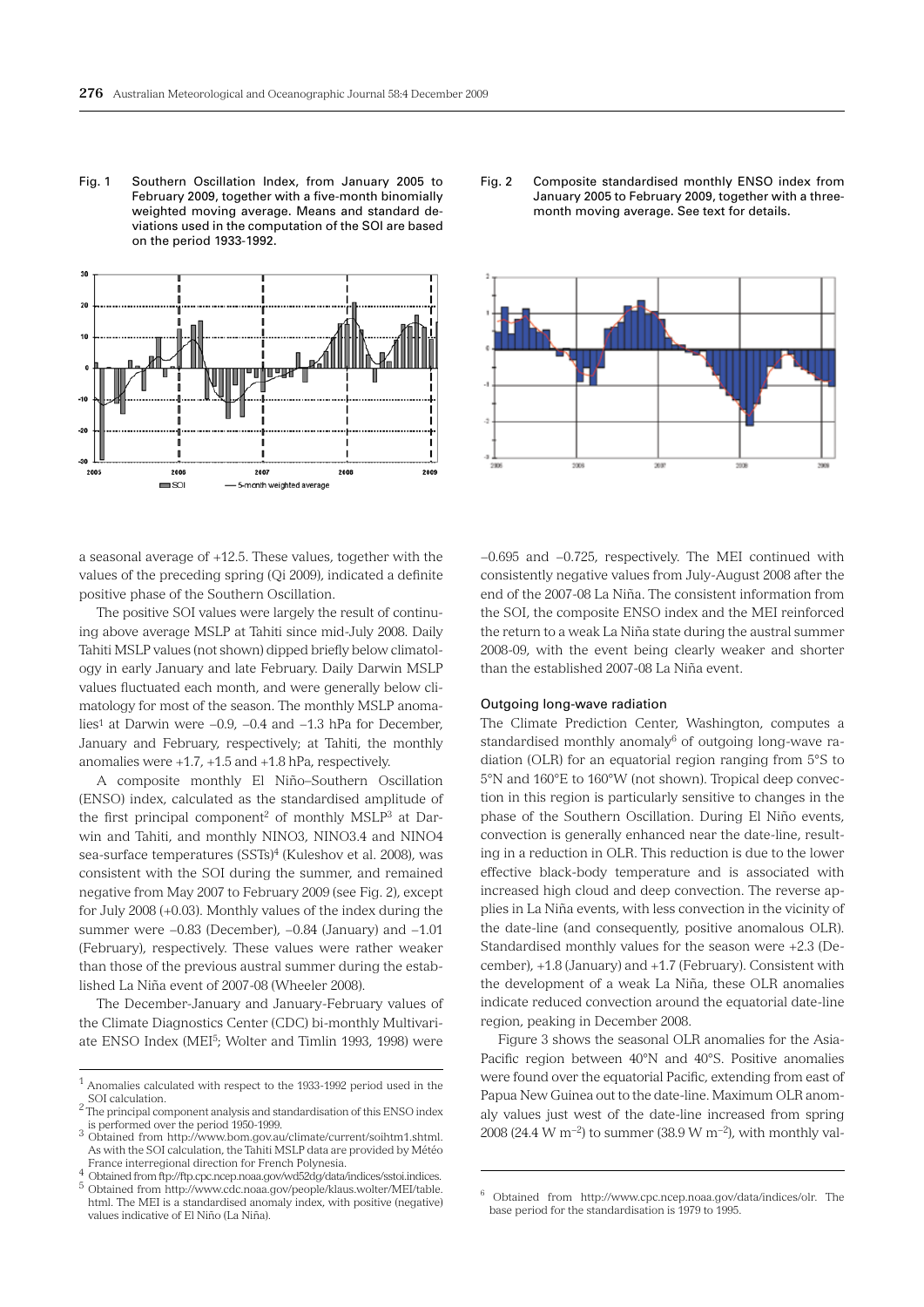

Fig. 3 OLR anomalies for summer 2008-09 (W m−2). Base period 1979 to 1998. The mapped region extends from 40°S to 40°N and 70°E to 180°E.

ues strongest in December 2008 (not shown). Slightly higher peaks in both seasons were present just east of the date-line (but not visible in this projection). In contrast, negative OLR anomalies extended from the central South Pacific to the maritime continent, south and west of the equatorial positive anomalies mentioned previously. These anomalies were consistent with an enhanced wet season over the maritime continent under weak La Niña conditions.

## Oceanic patterns

#### Sea-surface temperatures

Figure 4 shows summer 2008-09 sea-surface temperature (SST) anomalies in degrees Celsius (°C). These have been obtained from the US National Oceanic and Atmospheric Administration (NOAA) Optimum Interpolation analyses (Reynolds et al. 2002). The base period is 1961-1990. SST anomalies

in the tropical Pacific Ocean during summer reflected a weak La Niña pattern, with cooling focussed in the central Pacific. Cooling continued from spring 2008 in the central and eastern near-equatorial Pacific Ocean, with anomalies dropping below −1.0°C in the central equatorial Pacific during the summer. This rapid intensification beyond La Niña thresholds late in the calendar year was the most unusual aspect of this event. Elsewhere the Pacific was generally warmer than normal, peaking in the central South Pacific. SST anomalies in the tropical western Pacific formed a warm 'rotated V' pattern almost symmetrical about the equator.

The monthly SST anomaly indices<sup>7</sup> (in  $°C$ ) continued negative during the austral summer; NINO3 monthly anomalies were −0.42 (December), −0.49 (January) and −0.38 (February). Anomalies for the NINO3.4 and NINO4 regions continued negative from spring 2008. NINO3.4 anomalies (in °C) were −0.76 (December), −0.95 (January) and −0.62 (February); for the NINO4 region, monthly anomalies were −0.52 (December), −0.68 (January) and −0.66 (February). The stronger NINO3.4 and NINO4 anomalies, in comparison with NINO3, indicate the central Pacific nature of this event.

In the Australian region, SSTs were generally warmer than average around the continent during the summer, with continuing anomalous warmth in the Coral Sea and around the maritime continent. Indian Ocean SSTs were generally warmer than average across the basin, though cooler in central eastern parts. The monthly Indian Ocean Dipole (IOD) index<sup>8</sup> of Saji et al. (1999) was in a neutral phase for the austral summer 2008-09. In any case, the IOD is best seen from May to November, and has little impact during the austral summer (Risbey et al. 2009).

#### Fig. 4 Anomalies of SST for summer 2008-09 (°C). The contour interval is 0.5°C.



<sup>7</sup> As before, obtained from ftp://ftp.cpc.ncep.noaa.gov/wd52dg/data/indices/sstoi.indices, but re-standardised with respect to 1961-1990. All anomaly values in °C and calculated with respect to the base period

 $^8$  Obtained from http://www.jamstec.go.jp/frcgc/research/d1/iod/DATA/  $^8$ dmi\_HadISST.txt, and consisting of monthly values from 1958 to 2008, derived from the HadISST data-set, supplemented by weekly values for January and February, calculated by the Australian Bureau of Meteorology.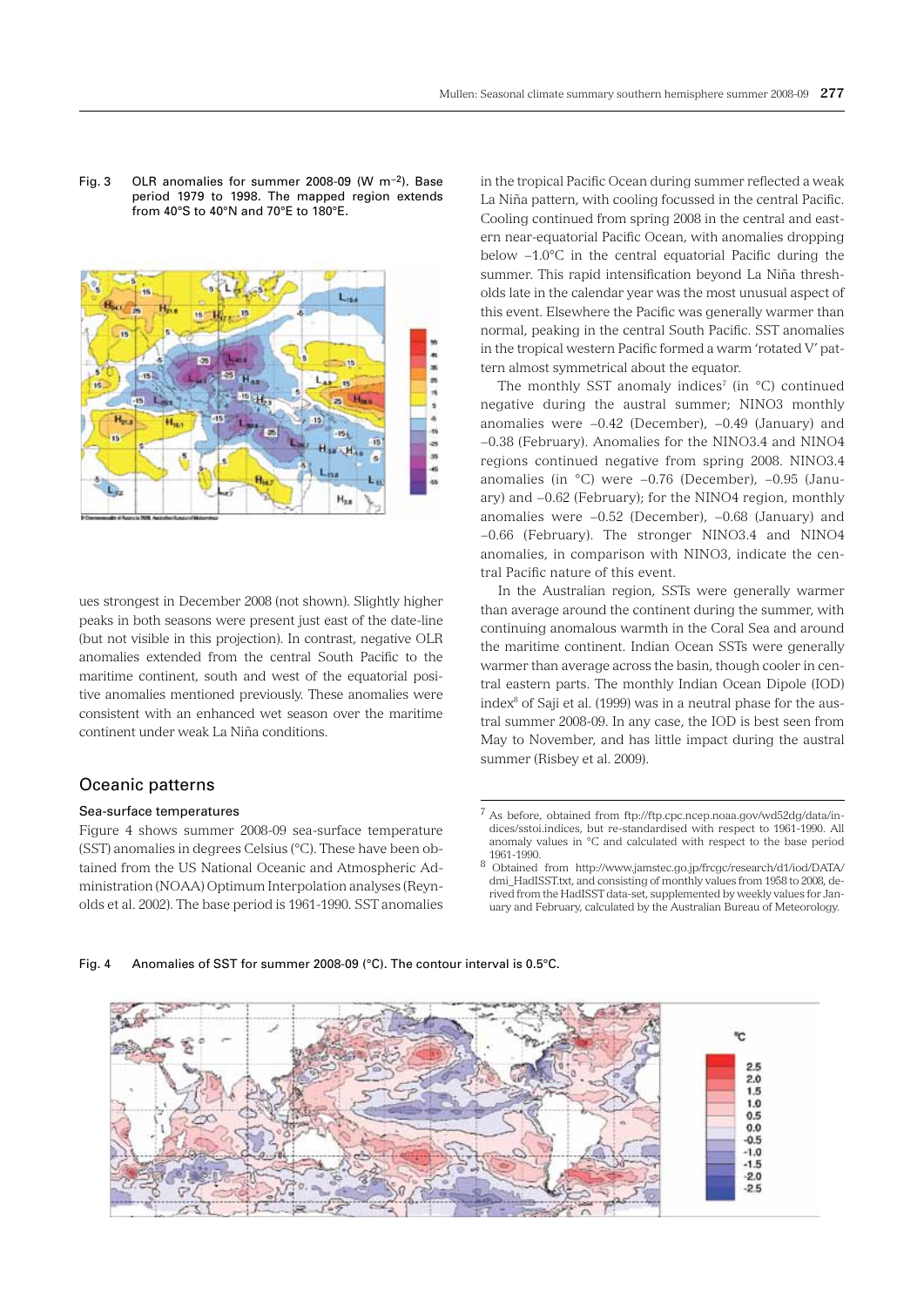#### Subsurface patterns

The Hovmöller diagram from January 2001 to February 2009 for the 20°C isotherm depth anomaly (obtained from CAW-CR) across the equator is shown in Fig. 5. The 20°C isotherm is generally situated close to the equatorial thermocline, the region of greatest temperature gradient with depth and the boundary between the warm near-surface and cold deepocean waters. Positive anomalies correspond to the 20°C isotherm being deeper than average (orange and red shades), and negative anomalies to it being shallower than average (blue shades). Changes in the thermocline depth may act as a precursor to subsequent changes at the surface.

During summer 2008-09, the 20°C isotherm depth indicated an enhanced warm-cold pattern across the Pacific Ocean (Fig. 5), consistent with a maturing weak La Niña event. Positive anomalies in the western Pacific strengthened during the austral summer, reaching values similar to mid-2008. Cooling was observed in the central and eastern Pacific, although this trend had weakened slightly in the central Pacific by February 2009 indicating the probable end of the mature La Niña phase. Figure 5 shows an upwelling Kelvin wave (blue shades, negative anomalies) propagating eastwards from the central Pacific during the summer.

The enhanced warm-cold anomaly pattern across the Pacific was also supported by the vertical cross-section of equatorial subsurface temperature anomalies from November 2008 to February 2009 (Fig. 6). Anomalous warming at depth in the western Pacific peaked at more than +3°C in February, although surface warming was only reflected in the far western Pacific to +0.5°C. Subsurface cooling peaked in the central Pacific in December, with a large area of cool anomalies continuing in the eastern Pacific through to February.

To reiterate, these atmospheric and oceanic changes indicated the return of a weak, brief La Niña, for which the magnitude was clearly less than the cool equatorial Pacific Ocean conditions of 2007-08. The SOI was firmly in a positive phase, as previously noted, but other indicators indicated a borderline La Niña.

#### Atmospheric patterns

#### Surface analyses

The summer 2008-09 MSLP field, computed from the Bureau of Meteorology's Global Assimilation and Prognosis (GASP) model, is shown in Fig. 7, with the associated anomaly pattern in Fig. 8. These anomalies are the difference from a 1979-2000 climatology obtained from the US National Centers for Environmental Prediction (NCEP) II Reanalysis data (Kanamitsu et al. 2002). The MSLP analysis has been computed using data from the 0000 UTC daily analyses of the GASP model. The MSLP anomaly field is not shown over areas of elevated topography (grey shading in Fig. 8). In Fig. 7, there was a major polar low (979 hPa) near 90°W, with a second centre (980 hPa) around 20°E. Around Australia, the subtropical ridge had a maximum at about 90°E in the central Indian Ocean (1020 hPa), with a weaker maximum in the eastern Tasman Sea (1015 hPa).





Fig. 6 Four-month November 2008 to February 2009 sequence of vertical temperature anomalies at the equator for the Pacific Ocean. The contour interval is 0.5°C.

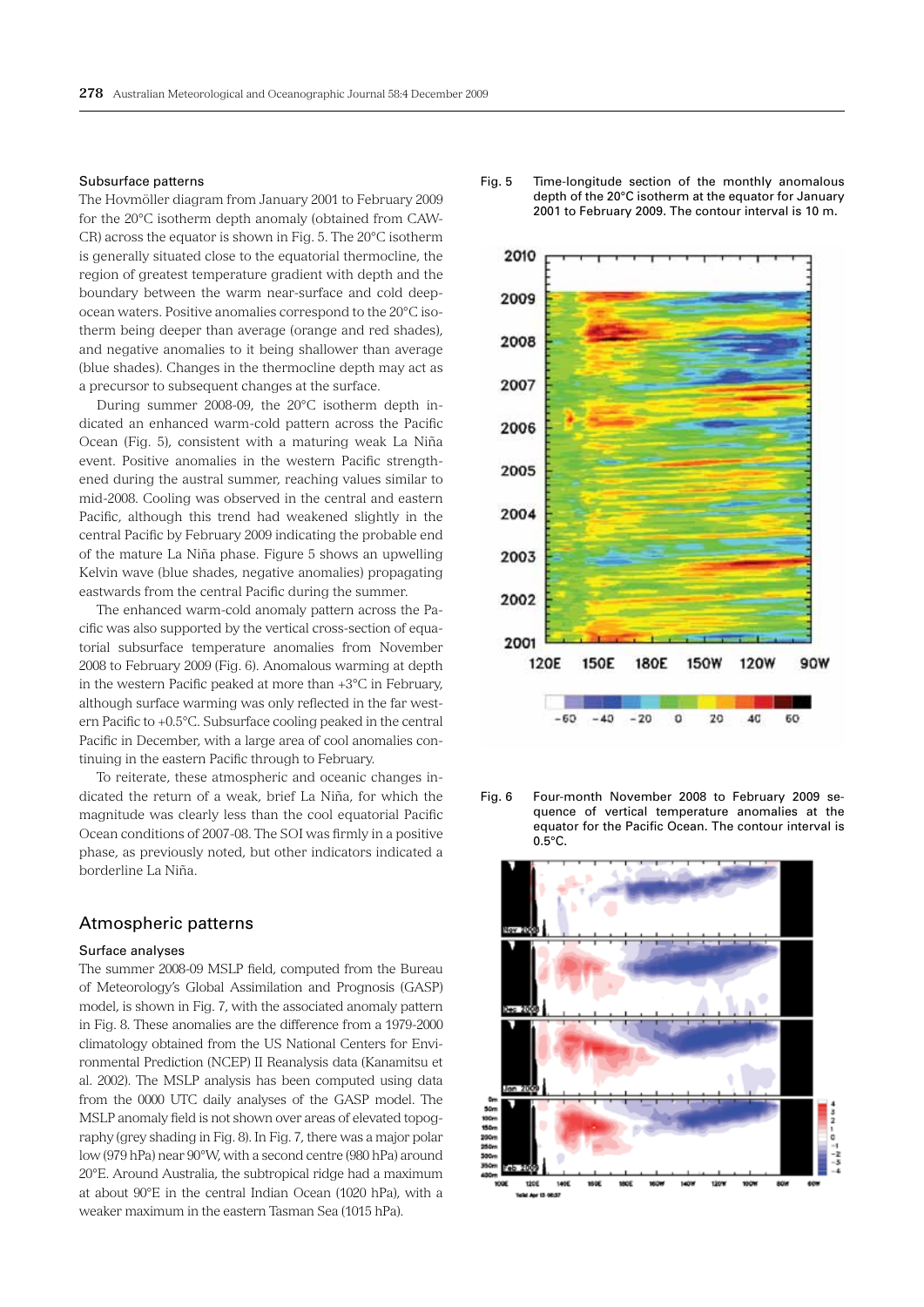#### Fig. 7 Summer 2008-09 MSLP (hPa).



Fig. 8 Summer 2008-09 MSLP anomaly (hPa).



The most significant feature of the MSLP anomaly pattern (Fig. 8) was an enhanced polar low circulation, with the largest anomaly (−7.5 hPa) south of South America at around 60°W. This minimum was observed south of South America during both austral spring 2008 (Qi 2009) and summer, although the magnitude receded across seasons from −14.4 hPa to −7.5 hPa. The subtropical ridge was anomalously strong during spring 2008 across the southern hemisphere, although it dissipated slightly during the summer. Maximum positive MSLP anomalies continued in the southern Atlantic Ocean in the mid-latitudes across the seasons, reducing in magnitude from spring to summer (from  $+7.5$  hPa to  $+3.5$ hPa). Over Australia, MSLP anomalies were fairly weak during the summer, with negative values in the southeast and positive values over most of the remainder of the country.

The monthly SAM index<sup>9</sup> continued the run of positive values since June 2008, peaking in September 2008 at +1.39. The SAM index values for the season were +1.19, +0.96 and +0.46 in December, January and February, respectively.

#### Mid-tropospheric analyses

The 500 hPa geopotential height (an indicator of the steering of surface synoptic systems) across the southern hemisphere is shown in Fig. 9, with the associated anomalies shown in Fig. 10.

#### Fig. 9 Summer 2008-09 500 hPa mean geopotential height (gpm).



Fig. 10 Summer 2008-09 500 hPa mean geopotential height anomaly (gpm).



9 Obtained from http://www.cpc.noaa.gov/products/precip/CWlink/daily\_ao\_index/aao/monthly.aao.index.b79.current.ascii.table, and derived from daily 700 hPa height anomalies south of 20°S.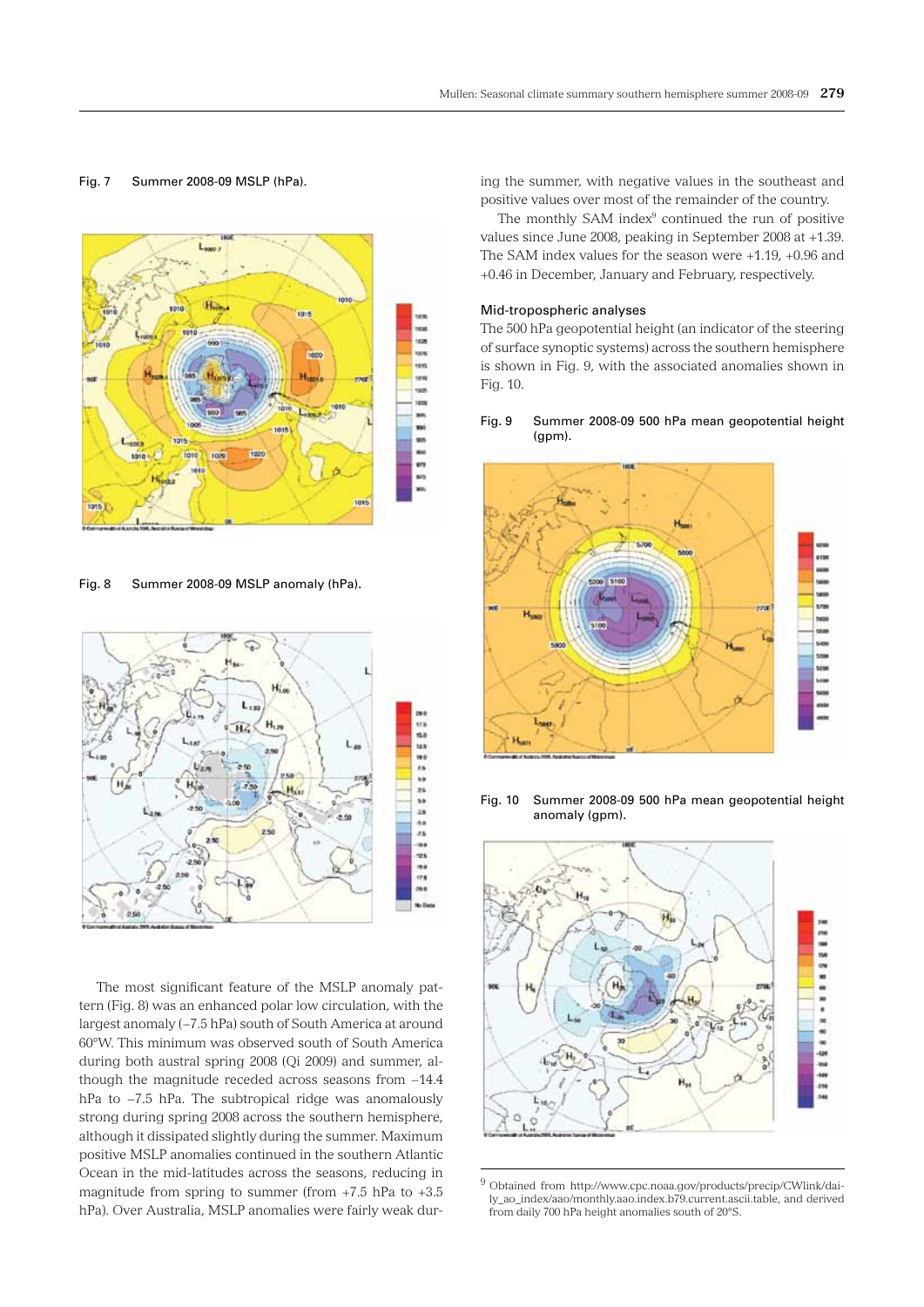In general, the field of geopotential height at 500 hPa level appeared quite zonal, although a weak three-wave pattern could be found. There was a slight divergence in the seasonal flow from Australia to New Zealand, which was also reflected at the surface with slightly higher MSLP in the eastern Tasman Sea (Fig. 7). The seasonal anomaly pattern (Fig. 10) is consistent with the MSLP anomaly field shown in Fig. 8, with the major minimum centre (−123 gpm) at about 60°W. The enhanced subtropical ridge at 500 hPa noted in spring 2008 (Qi 2009) had also weakened by summer, similar to the surface changes. Weak positive anomalies were noted over most of Australia at 500 hPa, although with weak negative anomalies in southern parts.

#### Blocking

The time-longitude section of the daily southern hemisphere blocking index10 (BI) is shown in Fig. 11, with the start of the season at the top of the figure. This index is a measure of the strength of the zonal 500 hPa flow in the mid-latitudes (40°S to 50°S) relative to that of the subtropical (25°S to 30°S) and high (55°S to 60°S) latitudes. Positive values (yellow shading) of the blocking index are generally associated with a split in the mid-latitude westerly flow centred near 45°S and midlatitude blocking activity. Negative values (purple shading) indicate enhanced zonal flow.

The austral summer 2008-09 was generally distinguished by zonal flow and lack of blocking, shown in Fig. 11 by nega-

Fig. 11 Summer 2008-09 daily southern hemisphere blocking index (m  $s^{-1}$ ) time-longitude section. The horizontal axis shows degrees east of the Greenwich meridian. Day one is 1 December 2008.



<sup>10</sup> The blocking index is defined as BI = ½  $[u_{25} + u_{30} - (u_{40} + 2 u_{45} + u_{50}) +$  $u_{55} + u_{60}$ , where  $u_x$  is the zonal (east-west) component of the 500 hPa wind at latitude x.





tive index values and blue-purple shading of the blocking index (BI). Short periods of enhanced blocking (yellow shading) were observed over Australian longitudes (115°E-150°E) in early December 2008, and in the western Pacific during the second half of February 2009. Figure 12 shows the seasonal average blocking index for each longitude, which was slightly below average over Australia and the Pacific Ocean for the summer 2008-09 season. The seasonal BI was slightly above average over Africa and South America for the season. Peak BI values occurred briefly in the central Pacific (170°W) in mid-February 2009.

#### Winds

Summer 2008-09 low-level (850 hPa) and upper-level (200 hPa) wind anomalies from the 22-year NCEP II climatology are shown in Figs 13 and 14 respectively. Isotach contours are at 5 m s−1 intervals, and in Fig. 13, regions where the surface rises above the 850 hPa level are shaded grey.

At the 850 hPa level, enhanced low-level easterlies over the western and central parts of the equatorial Pacific were observed. Easterly anomalies were also present in spring 2008, indicative of La Niña conditions, but strengthened during the summer. Maximum easterly anomalies were located near the date-line, with a minimum located over eastern Papua New Guinea, indicative of an enhanced Walker cell. Westerly anomalies over Indonesia also fed into this cell, peaking in early February (not shown). Easterly anomalies at the date-line also showed a distinct peak in early February 2009, and then weakened (not shown). Over Australia, generally northerly anomalies were observed, which matched heatwave conditions in southern Australia (described later in this summary).

At the 200 hPa level (Fig. 14), anomalies across the Pacific Ocean were the most significant feature for the season. Westerly anomalies were generally observed across the equatorial Pacific, with a strong maximum (16.0 m s−1) in the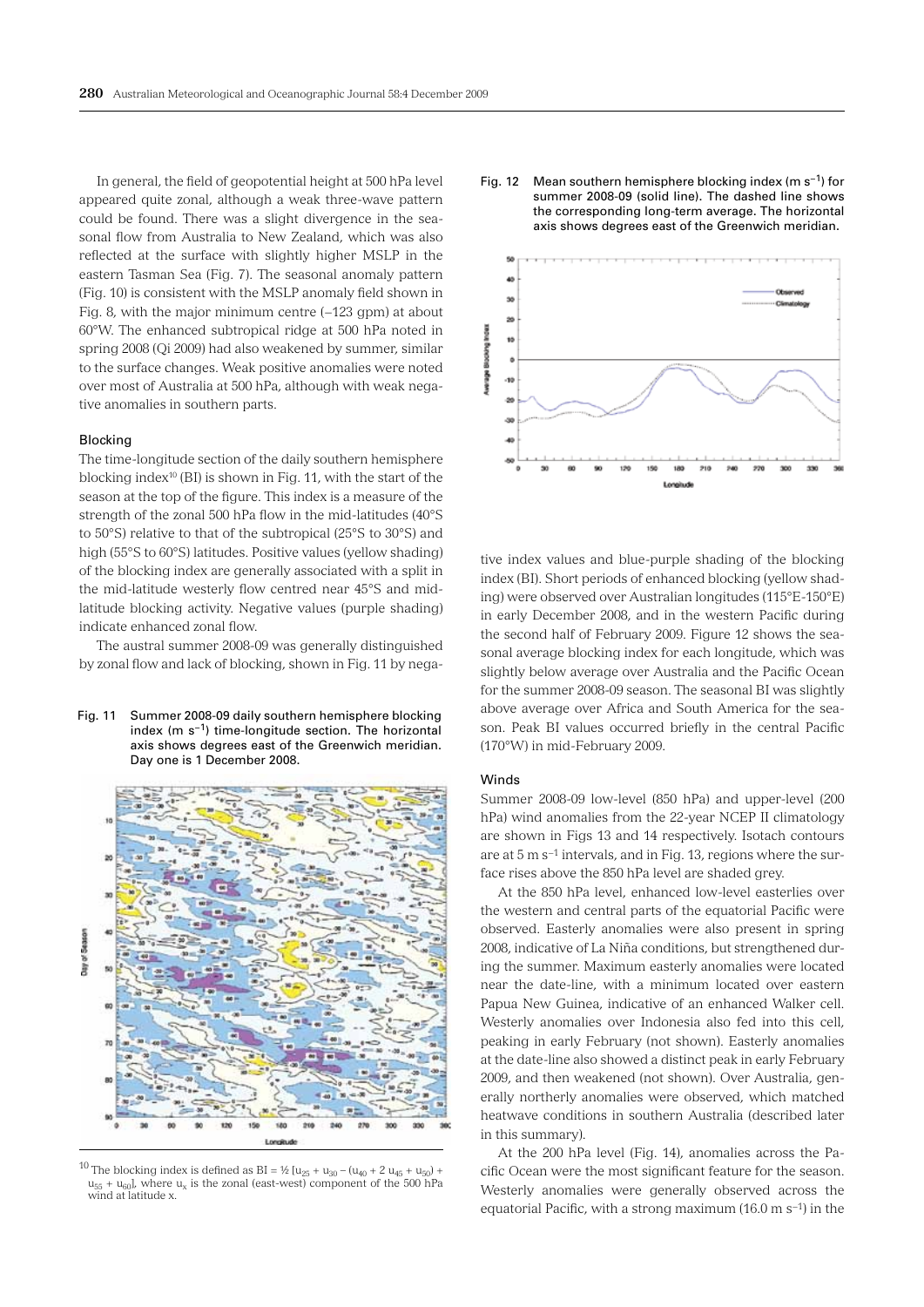#### Fig. 13 Summer 2008-09 850 hPa vector wind anomalies (m s−1).



Fig. 14 Summer 2008-09 200 hPa vector wind anomalies (m s−1).



central Pacific. Such a pattern is indicative of the strengthened Walker circulation and corresponding positive phase of the Southern Oscillation. There were also easterly anomaly maxima observed in both hemispheres at mid-latitudes, located either side of this equatorial maximum. This pattern across the Pacific was generally noted in spring, but enhanced in magnitude during summer. A maximum of westerly anomalies was also noted to the southwest of Australia.

### Australian region

#### Rainfall

Figure 15 shows the summer 2008-09 rainfall totals<sup>11</sup> for Australia, while Fig. 16 shows the summer rainfall deciles, where the deciles are calculated with respect to gridded rainfall data for all summers from 1900-01 to 2008-09.

Summer rainfall deciles (Fig. 16) showed an enhanced wet season, under the weak La Niña event<sup>12</sup>, for much of tropical Australia, one exception being a small region around the Cobourg Peninsula in the far north of the Northern Territory (NT). Across central and southern parts of the country, rainfall was somewhat patchy, with widespread areas of near-average (deciles 4 to 7) rainfall. In area-averaged terms, the summer was nationally the fifth wettest of the 109-year period (1900-01 to 2008-09) covered by the gridded analyses, with large areas of Queensland (Qld) (34%) and the NT (30%) receiving decile 10 rainfall for the season. Queensland also experienced its fifth wettest summer in areally averaged terms, being the wettest summer since 1990-91. Significant flooding was recorded in northern Queensland in January and February 2009.

Four tropical cyclones (TCs) affected the Australian coastline during the summer: TC *Billy* (WA, 18 to 23 December); TC *Charlotte* (NT/Qld, 10 to 12 January), TC *Dominic* (WA, 26 to 28 January) and TC *Ellie* (Qld, 31 January to 2 February).

 $11$ The Bureau of Meteorology has recently moved to a new analysis method for area-averaged rainfall (AAR). This has had the effect of substantially increasing both current and historical totals for Tasmania but has had a negligible impact on totals for other regions and for Australia as a whole.

<sup>12</sup>Summer rainfall is positively correlated with summer SOI across the northern half of the country.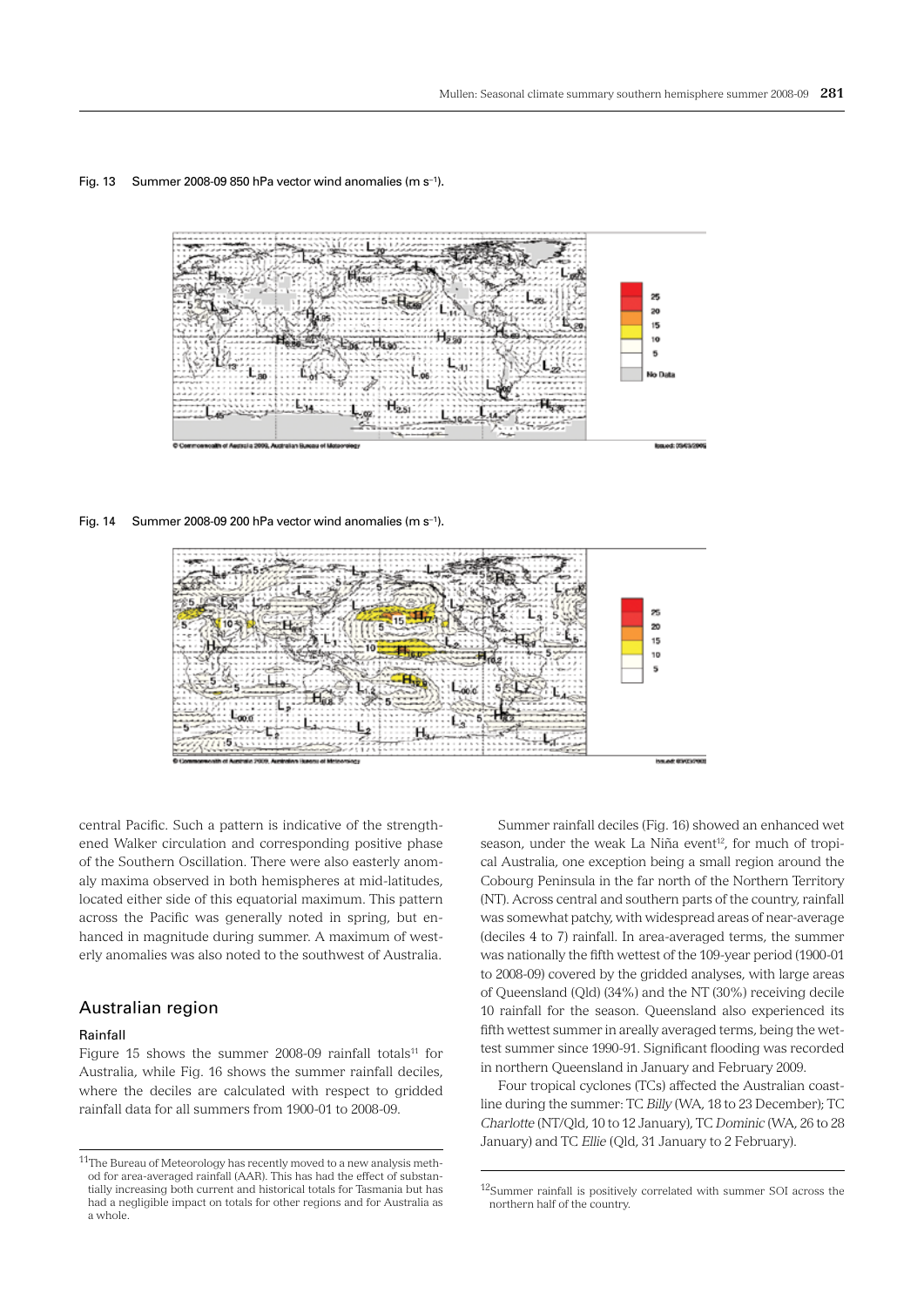سن

Fig. 15 Summer 2008-09 rainfall totals (mm) for Australia.

Fig. 16 Summer 2008-09 rainfall deciles for Australia. Decile ranges based on grid-point values over the summers 1900-01 to 2008-09.



Southern Australia received mostly above average falls in December, flipping back to dry conditions in January and February. The positive SAM values were at their highest for the season in December 2008 (+1.2), as was rainfall in southeast Australia (Hendon 2007). January was particularly dry in southeastern Australia, south of a line from the top of the Bight east to Lakes Entrance, Victoria (Vic.). Exceptions were average falls through central WA in January and in northeastern NSW in February 2009.

In area-averaged terms, State and national rainfalls are ranked against 109 years of records in Table 1, which also shows the local extremes of daily and seasonal rainfall.

#### Drought

At the end of summer 2008-09, 5.5% of Australia was in serious rainfall deficiency (decile 1) for the 14 months ending February 2009. This area comprised parts of all states and the Northern Territory, but was mostly concentrated in the southeast: Victoria<sup>13</sup> (54.2%), Tasmania (34.3%), South Australia (13.1%) and New South Wales (3.6%); also the Northern Territory (4.3%). For this period, 1.8% of the country was in severe deficiency (below the 5th percentile).

For shorter or longer drought assessment periods, the total national area in serious rainfall deficiency was less than this local temporal maximum, with another local temporal maximum at a period length of 21 months for periods ending February 2009 in which 9.0% of the country was in serious rainfall deficiency (with 4.6% being in severe deficiency and 0.3% lowest on record). For this longer period, the main regions affected were Victoria (61.7%), Tasmania (62.4%), South Australia (30.7%) and New South Wales (8.5%).

13Percentages in parentheses in this section denote the percentage of the entire State/Territory experiencing serious rainfall deficiencies. The percentage area calculation for NSW is based on the combined NSW/ ACT region.

|  |  |  |  |  |  | Table 1. Summary of the seasonal rainfall ranks and extremes on a national and State basis for summer 2008-09. |  |  |  |  |  |  |  |  |  |
|--|--|--|--|--|--|----------------------------------------------------------------------------------------------------------------|--|--|--|--|--|--|--|--|--|
|--|--|--|--|--|--|----------------------------------------------------------------------------------------------------------------|--|--|--|--|--|--|--|--|--|

|            | Highest seasonal<br>total (mm) | Lowest seasonal<br>total (mm)      | Highest 24-hour<br>fall (mm)              | Area-averaged<br>rainfall<br>$(AAR)$ (mm) | Rank<br>оf<br>$AAR^*$ |
|------------|--------------------------------|------------------------------------|-------------------------------------------|-------------------------------------------|-----------------------|
| Australia  | 3386 at Bulgun Creek (Qld)     | Zero at several locations<br>in WA | 497 at Hawkins Creek (Old),<br>4 February | 290.2                                     | $105***$              |
| <b>WA</b>  | 1877 at Kuri Bay               | Zero at several locations          | 300 at Yalleen, 17 February               | 202.6                                     | 91                    |
| <b>NT</b>  | 1721 at Bradshaw               | 35 at Anningie Station             | 240 at Claravale. 24 December             | 462.8                                     | 101                   |
| <b>SA</b>  | 154 at Nangwarry               | 7 at Tantanna Station              | 101 at Nangwarry, 13 December             | 59.1                                      | 71                    |
| Old        | 3386 at Bulgun Creek           | 23 at Ballera Gas Field            | 497 at Hawkins Creek, 4 February          | 515.4                                     | $105**$               |
| <b>NSW</b> | 1236 at Yarras                 | 10 at Waterbag Station             | 319 at Crystal Creek, 17 February         | 145.4                                     | 56                    |
| Vic.       | 296 at Tanybryn                | 28 at Morkalla North               | 112 at Tanybryn, 13 December              | 87.2                                      | 29                    |
| Tas.       | 782 at Mt Read                 | 61 at Hamilton                     | 125 at Strathgordon, 24 February          | 230.1                                     | 40                    |

\* The rank goes from 1 (lowest) to 109 (highest) and is calculated over the summers 1900-01 to 2008-09 inclusive.

\*\* Fifth wettest.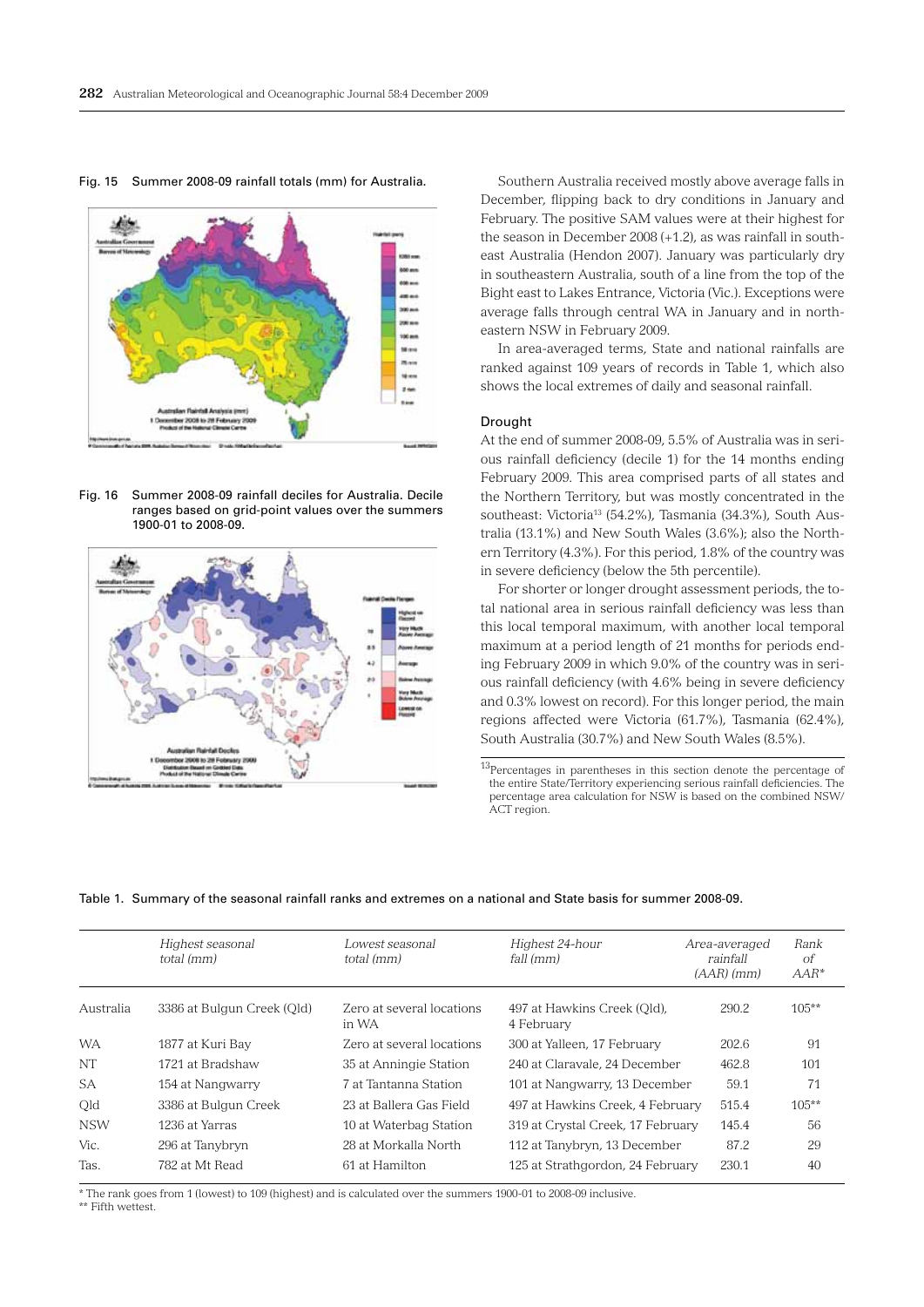#### **Temperatures**

Figures 17 and 18 show the maximum and minimum temperature anomalies, respectively, for summer 2008-09. The anomalies have been calculated with respect to the 1961- 1990 period, and use all temperature-observing stations for which a 1961-1990 normal is available. A high-quality subset of the network is used to calculate the spatial averages and rankings shown in Tables 2 and 3. These averages are available from 1950 to the present. All ranking of the summer temperatures against the historical record is done in terms of this high-quality subset, which therefore comprises the summers 1950-51 to 2008-09.

Seasonal maximum temperatures (Fig. 17) were generally 1 to 2°C above average for summer in southern parts of the country. In contrast, temperatures were more than 1°C below average across much of the tropical north, with anomalies in the −3 to −4°C range in western Queensland and central eastern parts of the Northern Territory. These negative summer anomalies arose principally from well below average temperatures during January, and were accompanied by aboveaverage rainfall in that month. In seasonal and area-averaged terms (Table 2), summer was unremarkable, with maximum and minimum temperature anomalies showing small departures from normal. State minimum temperature anomalies

## Fig. 17 Summer 2008-09 maximum temperature anomalies (°C) for Australia.



#### Fig. 18 Summer 2008-09 minimum temperature anomalies (°C) for Australia.



|  |  |  |  |  |  |  | Table 2. Summary of the seasonal maximum temperature ranks and extremes on a national and State basis for summer 2008-09. |
|--|--|--|--|--|--|--|---------------------------------------------------------------------------------------------------------------------------|
|--|--|--|--|--|--|--|---------------------------------------------------------------------------------------------------------------------------|

|            | Highest<br>seasonal mean $(^{\circ}C)$ | Lowest<br>seasonal mean (°C)          | Highest<br>daily recording $(^{\circ}C)$                          | Lowest<br>daily recording $(^{\circ}C)$                                                | Anomaly of<br>area-averaged<br>mean $(^{\circ}C)$<br>(AAM) | Rank<br><sub>of</sub><br>$AAM^*$ |
|------------|----------------------------------------|---------------------------------------|-------------------------------------------------------------------|----------------------------------------------------------------------------------------|------------------------------------------------------------|----------------------------------|
| Australia  | 40.9 at Telfer (WA)                    | 12.1 at Mt Wellington                 | 49.0 at Emu Creek Station                                         | 2.1 at Mt Wellington                                                                   | $-0.03$                                                    | $29=$                            |
| <b>WA</b>  | 40.9 at Telfer                         | (Tas.)<br>22.3 at Albany              | (WA), 10 January<br>49.0 at Emu Creek Station,<br>10 January      | (Tas.), 16 January<br>16.2 at Jacup,<br>10 December and<br>at Manjimup,<br>25 February | $+0.17$                                                    | 37                               |
| <b>NT</b>  | 38.8 at Walungurru                     | 31.2 at McCluer Island                | 44.2 at Yulara, 6 February                                        | 22.0 at Yuendumu.<br>18 January                                                        | $-1.08$                                                    | 10                               |
| SA         | 37.8 at Marree                         | 21.5 at Cape Willoughby               | 48.2 at Kyancutta,<br>28 January<br>and at Renmark.<br>7 February | 11.3 at Mt Lofty.<br>14 December                                                       | $+0.95$                                                    | $45=$                            |
| Old        | 38.5 at Ballera<br>Gas Field           | 26.2 at Applethorpe                   | 46.3 at Birdsville,<br>4 December                                 | 17.5 at Stanthorpe,<br>13 February                                                     | $-0.71$                                                    | 16                               |
| <b>NSW</b> | 36.4 at Wanaaring                      | 15.5 at Thredbo<br><b>Top Station</b> | 47.0 at Ivanhoe,<br>2 February                                    | 2.7 at Thredbo Top<br>Station, 14 December                                             | $+1.06$                                                    | 47                               |
| Vic.       | 32.6 at Mildura                        | 15.3 at Mt Hotham                     | 48.8 at Hopetoun,<br>7 February #                                 | 2.8 at Mt Hotham.<br>14 December                                                       | $+0.72$                                                    | 44                               |
| Tas.       | 24.1 at Cressy                         | 12.1 at Mt Wellington                 | 42.2 at Scamander,<br>30 January                                  | 2.1 at Mt Wellington,<br>16 January                                                    | $+0.20$                                                    | 30                               |

\*The temperature ranks go from 1 (lowest) to 59 (highest) and are calculated over the summers 1950-51 to 2008-09 inclusive. Ranks with ' = ' result from the presence of tied values within the time series.

.<br>#All-time State record